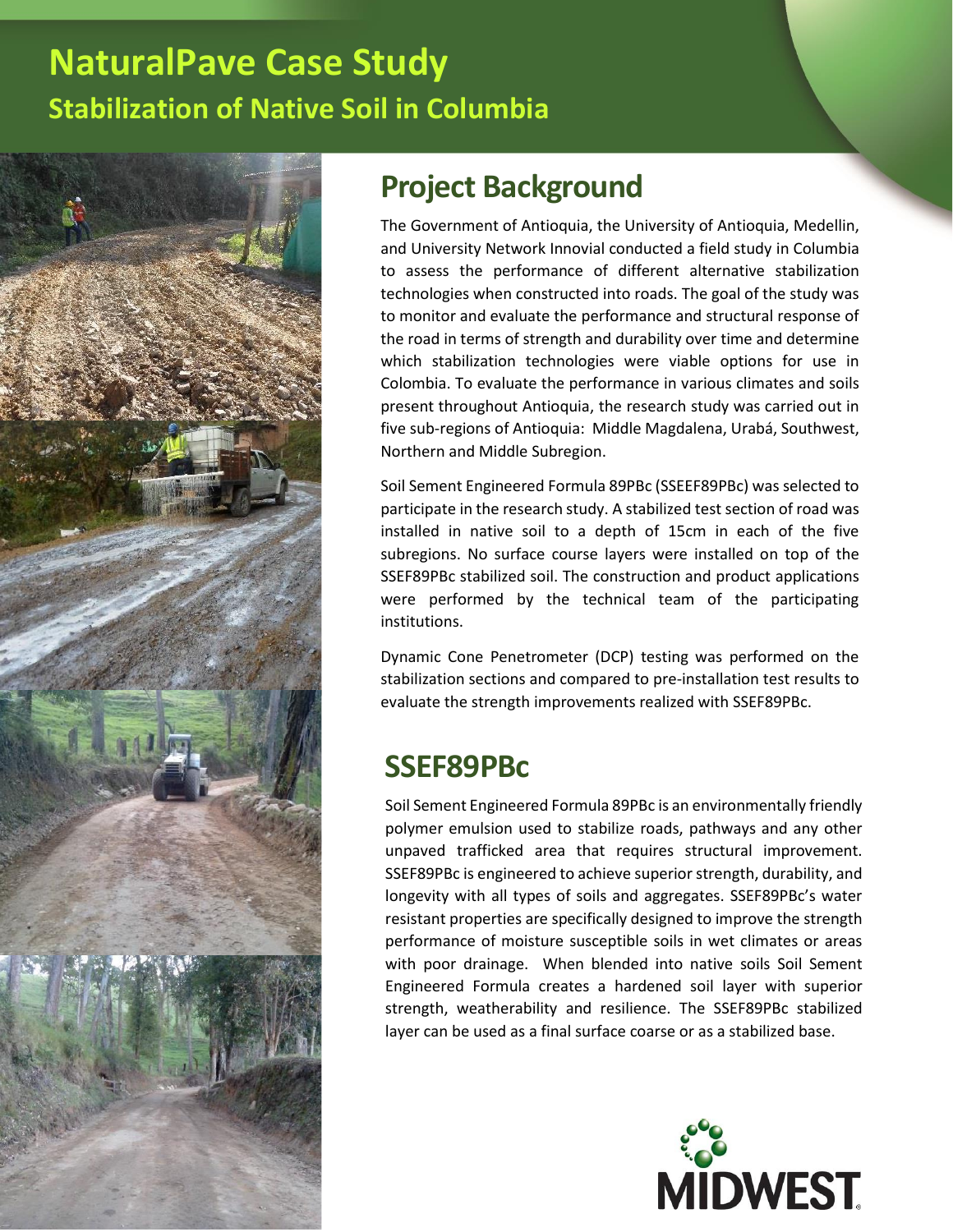## **Middle Magdelena Subregion**

Soil Sement Engineered Formula 89PBc was installed in native soil to a depth of 15cm in a section of road between Puerto Berrío and Bodegas. The installation equipment included a bulldozer, backhoe, vibratory compactor, and reclaimer.

**CBR Prior to SSEF89PBc Installation = 4 CBR After SSEF89PBc Installation = 49 % CBR Improvement = 1,125%**





## **Urabá Subregion**

Soil Sement Engineered Formula 89PBc was installed in native soil to a depth of 15cm in a section of road between El Bobal and San Pedro de Urabá. The installation equipment included a bulldozer, backhoe, and a vibratory compactor.

#### **CBR Prior to SSEF89PBc Installation = 8 CBR After SSEF89PBc Installation = 104 % CBR Improvement = 1,200%**





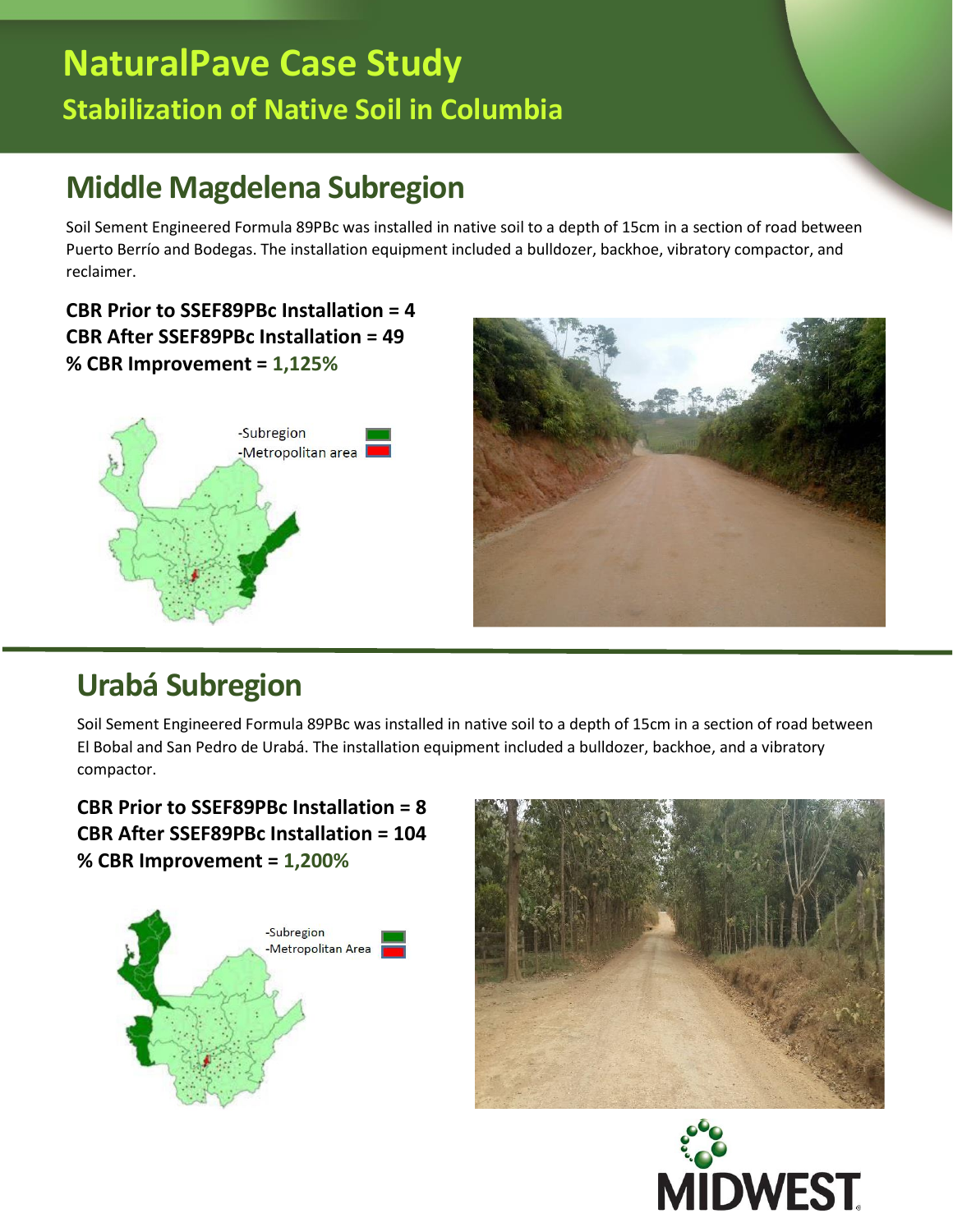# **NaturalPave Case Study Stabilization of Native Soil in Columbia**

#### **Southwest Subregion**

Soil Sement Engineered Formula 89PBc was installed in native soil to a depth of 15cm in a section of road between La Clarita and Angelópolis. The installation equipment included a bulldozer, backhoe, and a vibratory compactor.

**CBR Prior to SSEF89PBc Installation = 5 CBR After SSEF89PBc Installation = 296 % CBR Improvement = 5,820%**





### **Northern Subregion**

Soil Sement Engineered Formula 89PBc was installed in native soil to a depth of 15cm in a section of road between Labores and San José del la Montaña. The installation equipment included a bulldozer, backhoe, and a vibratory compactor.

#### **CBR Prior to SSEF89PBc Installation = 7 CBR After SSEF89PBc Installation = 81 % CBR Improvement = 1,057%**